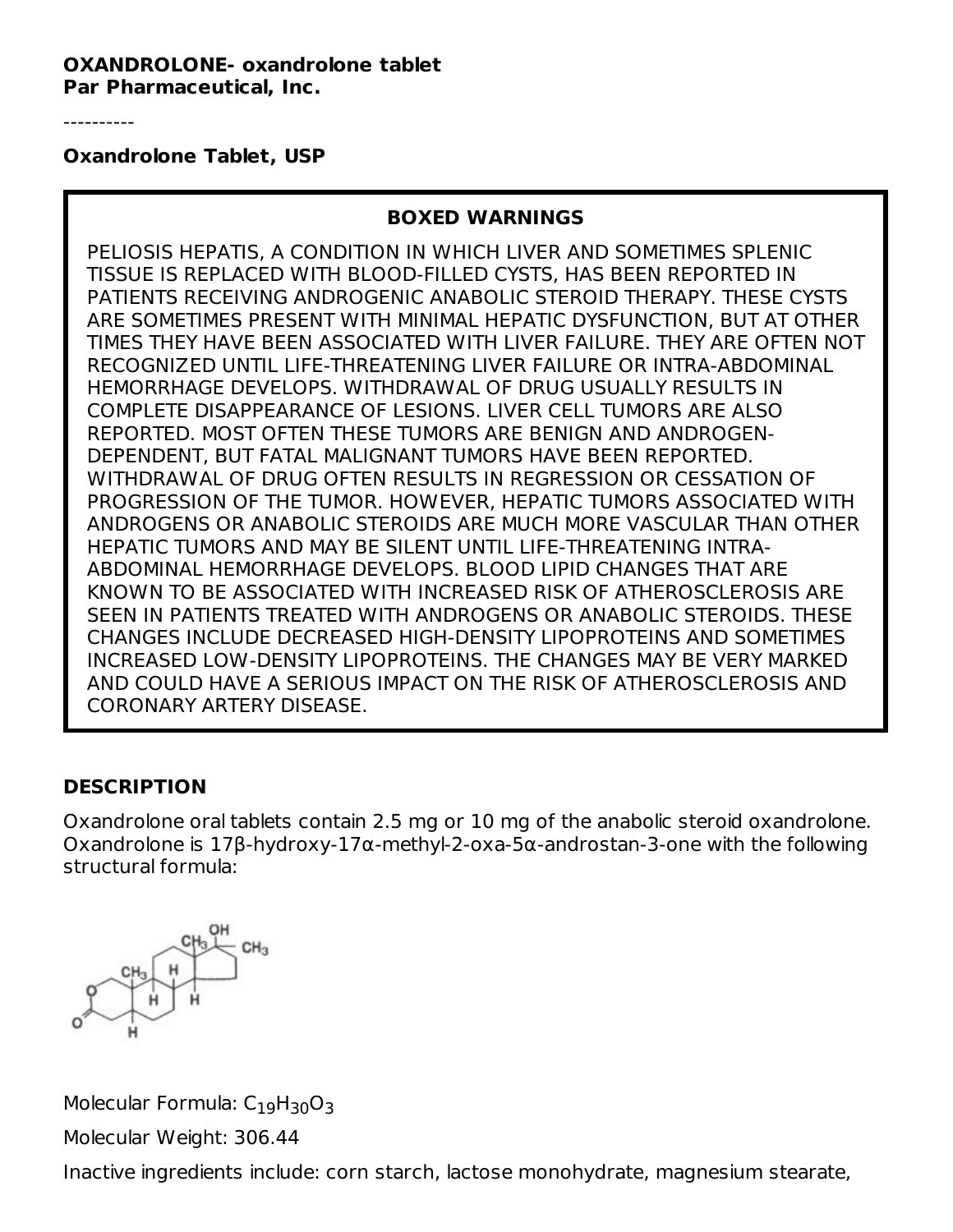#### **Meets USP Dissolution Test 2.**

#### **CLINICAL PHARMACOLOGY**

Anabolic steroids are synthetic derivatives of testosterone. Certain clinical effects and adverse reactions demonstrate the androgenic properties of this class of drugs. Complete dissociation of anabolic and androgenic effects has not been achieved. The actions of anabolic steroids are therefore similar to those of male sex hormones with the possibility of causing serious disturbances of growth and sexual development if given to young children. Anabolic steroids suppress the gonadotropic functions of the pituitary and may exert a direct effect upon the testes.

During exogenous administration of anabolic androgens, endogenous testosterone release is inhibited through inhibition of pituitary luteinizing hormone (LH). At large doses, spermatogenesis may be suppressed through feedback inhibition of pituitary follicle-stimulating hormone (FSH).

Anabolic steroids have been reported to increase low-density lipoproteins and decrease high-density lipoproteins. These levels revert to normal on discontinuation of treatment.

### **INDICATIONS AND USAGE**

Oxandrolone is indicated as adjunctive therapy to offset the protein catabolism associated with prolonged administration of corticosteroids, and for the relief of the bone pain frequently accompanying osteoporosis (see **DOSAGE AND ADMINISTRATION**).

## **DRUG ABUSE AND DEPENDENCE**

Oxandrolone is classified as a controlled substance under the Anabolic Steroids Control Act of 1990 and has been assigned to Schedule III (non-narcotic).

## **CONTRAINDICATIONS**

- 1. Known or suspected carcinoma of the prostate or the male breast.
- 2. Carcinoma of the breast in females with hypercalcemia (androgenic anabolic steroids may stimulate osteolytic bone resorption).
- 3. Pregnancy, because of possible masculinization of the fetus. Oxandrolone has been shown to cause embryotoxicity, fetotoxicity, infertility, and masculinization of female animal offspring when given in doses 9 times the human dose.
- 4. Nephrosis, the nephrotic phase of nephritis.
- 5. Hypercalcemia.

#### **WARNINGS**

Cholestatic hepatitis and jaundice may occur with 17-alpha-alkylated androgens at a relatively low dose. If cholestatic hepatitis with jaundice appears or if liver function tests become abnormal, oxandrolone should be discontinued and the etiology should be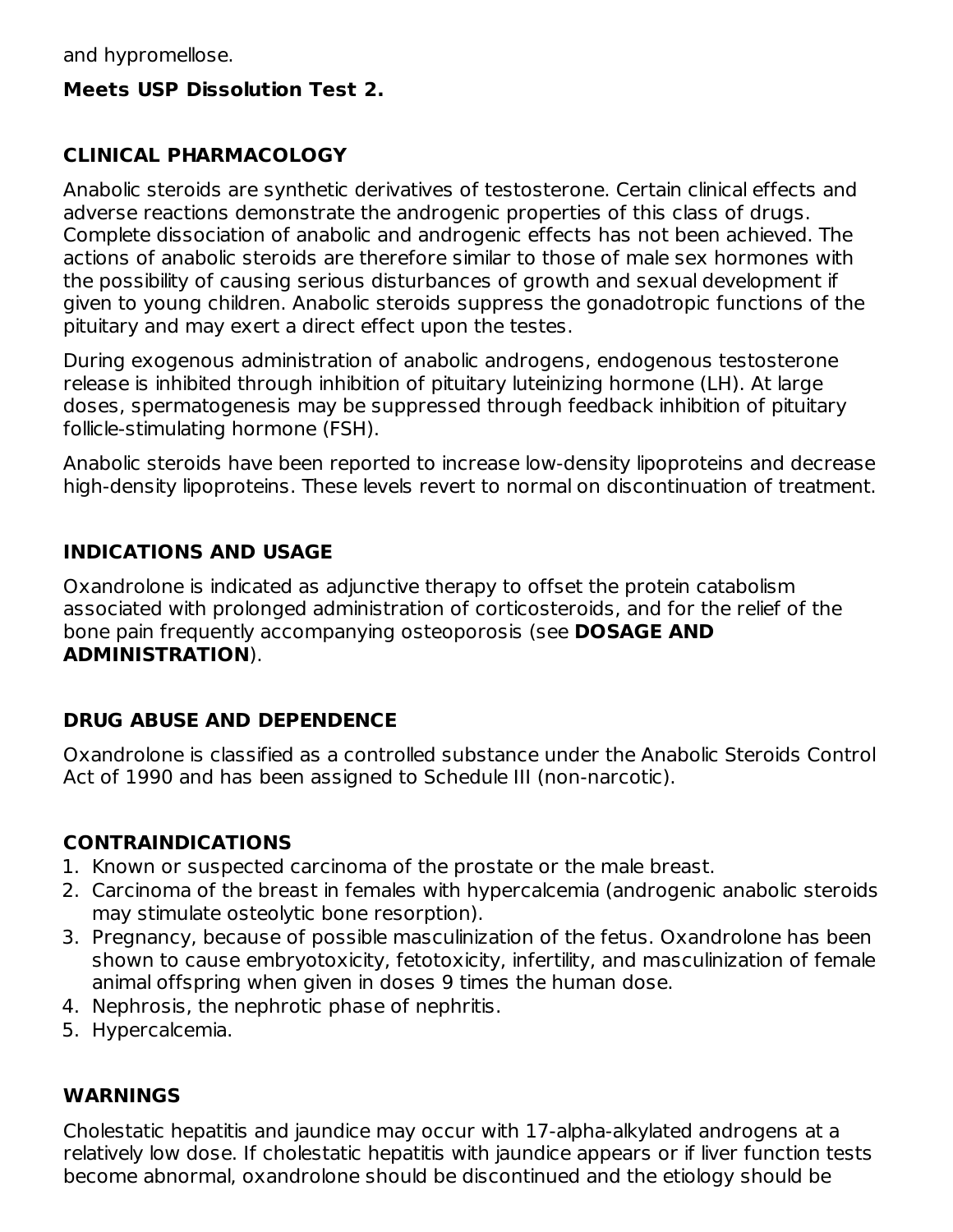determined. Drug-induced jaundice is reversible when the medication is discontinued.

In patients with breast cancer, anabolic steroid therapy may cause hypercalcemia by stimulating osteolysis. Oxandrolone therapy should be discontinued if hypercalcemia occurs.

Edema with or without congestive heart failure may be a serious complication in patients with pre-existing cardiac, renal, or hepatic disease. Concomitant administration of adrenal cortical steroid or ACTH may increase the edema.

In children, androgen therapy may accelerate bone maturation without producing compensatory gain in linear growth. This adverse effect results in compromised adult height. The younger the child, the greater the risk of compromising final mature height. The effect on bone maturation should be monitored by assessing bone age of the left wrist and hand every 6 months (see **PRECAUTIONS, Laboratory Tests**).

Geriatric patients treated with androgenic anabolic steroids may be at an increased risk for the development of prostatic hypertrophy and prostatic carcinoma. ANABOLIC STEROIDS HAVE NOT BEEN SHOWN TO ENHANCE ATHLETIC ABILITY.

#### **PRECAUTIONS**

**Concurrent dosing of oxandrolone and warfarin may result in unexpectedly large increases in the International Normalized Ratio (INR) or prothrombin time (PT). When oxandrolone is prescribed to patients being treated with warfarin, doses of warfarin may need to be decreased significantly to maintain the desirable INR level and diminish the risk of potentially serious bleeding (**see **PRECAUTIONS, Drug Interactions).**

#### **General**

Women should be observed for signs of virilization (deepening of the voice, hirsutism, acne, clitoromegaly). Discontinuation of drug therapy at the time of evidence of mild virilism is necessary to prevent irreversible virilization. Some virilizing changes in women are irreversible even after prompt discontinuance of therapy and are not prevented by concomitant use of estrogens. Menstrual irregularities may also occur.

Anabolic steroids may cause suppression of clotting factors II, V, VII, and X, and an increase in prothrombin time.

#### **Information for Patients**

The physician should instruct patients to report immediately any use of warfarin and any bleeding.

The physician should instruct patients to report any of the following side effects of androgens:

Males:

Too frequent or persistent erections of the penis, appearance or aggravation of acne.

Females: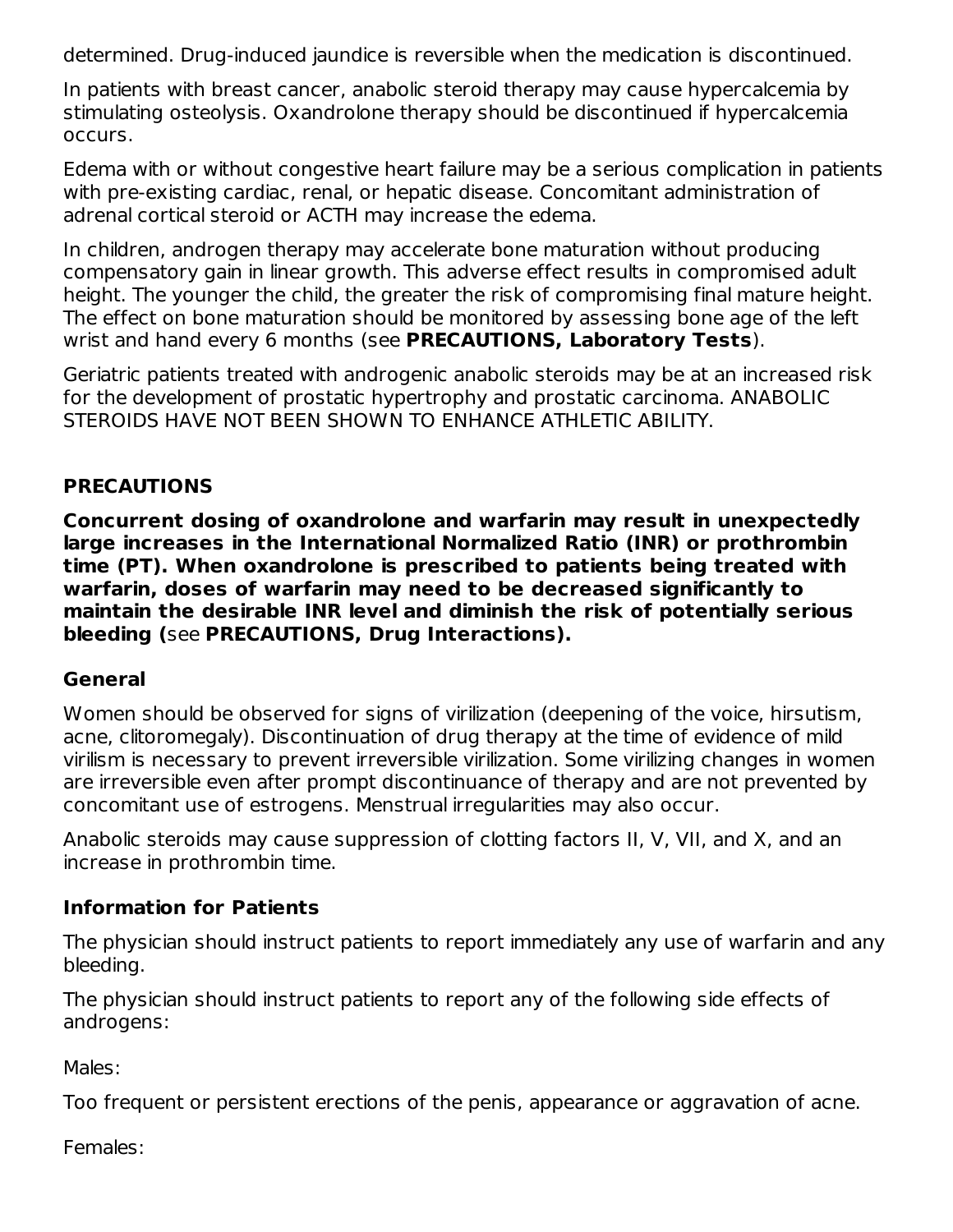Hoarseness, acne, changes in menstrual periods, or more facial hair.

All patients:

Nausea, vomiting, changes in skin color, or ankle swelling.

### **Geriatric Use:**

Certain geriatric use information is protected by marketing exclusivity.

# **Laboratory Tests**

Women with disseminated breast carcinoma should have frequent determination of urine and serum calcium levels during the course of therapy (see **WARNINGS**).

Because of the hepatotoxicity associated with the use of 17-alpha-alkylated androgens, liver function tests should be obtained periodically.

Periodic (every 6 months) x-ray examinations of bone age should be made during treatment of children to determine the rate of bone maturation and the effects of androgen therapy on the epiphyseal centers.

Androgenic anabolic steroids have been reported to increase low-density lipoproteins and decrease high-density lipoproteins. Therefore, caution is required when administering these agents to patients with a history of cardiovascular disease or who are at risk for cardiovascular disease. Serum determination of lipid levels should be performed periodically and therapy adjusted accordingly.

Hemoglobin and hematocrit should be checked periodically for polycythemia in patients who are receiving high doses of anabolic steroids.

# **Drug Interactions**

# Anticoagulants:

Anabolic steroids may increase sensitivity to oral anticoagulants. Dosage of the anticoagulant may have to be decreased in order to maintain desired prothrombin time. Patients receiving oral anticoagulant therapy require close monitoring, especially when anabolic steroids are started or stopped.

# Warfarin:

A multidose study of oxandrolone, given as 5 or 10 mg BID in 15 healthy subjects concurrently treated with warfarin, resulted in a mean increase in S-warfarin half-life from 26 to 48 hours and AUC from 4.55 to 12.08 ng•hr/mL; similar increases in Rwarfarin half-life and AUC were also detected. Microscopic hematuria (9/15) and gingival bleeding (1/15) were also observed. A 5.5-fold decrease in the mean warfarin dose from 6.13 mg/day to 1.13 mg/day (approximately 80-85% reduction of warfarin dose), was necessary to maintain a target INR of 1.5. When oxandrolone therapy is initiated in a patient already receiving treatment with warfarin, the INR or prothrombin time (PT) should be monitored closely and the dose of warfarin adjusted as necessary until a stable target INR or PT has been achieved.

Furthermore, in patients receiving both drugs, careful monitoring of the INR or PT, and adjustment of the warfarin dosage if indicated are recommended when the oxandrolone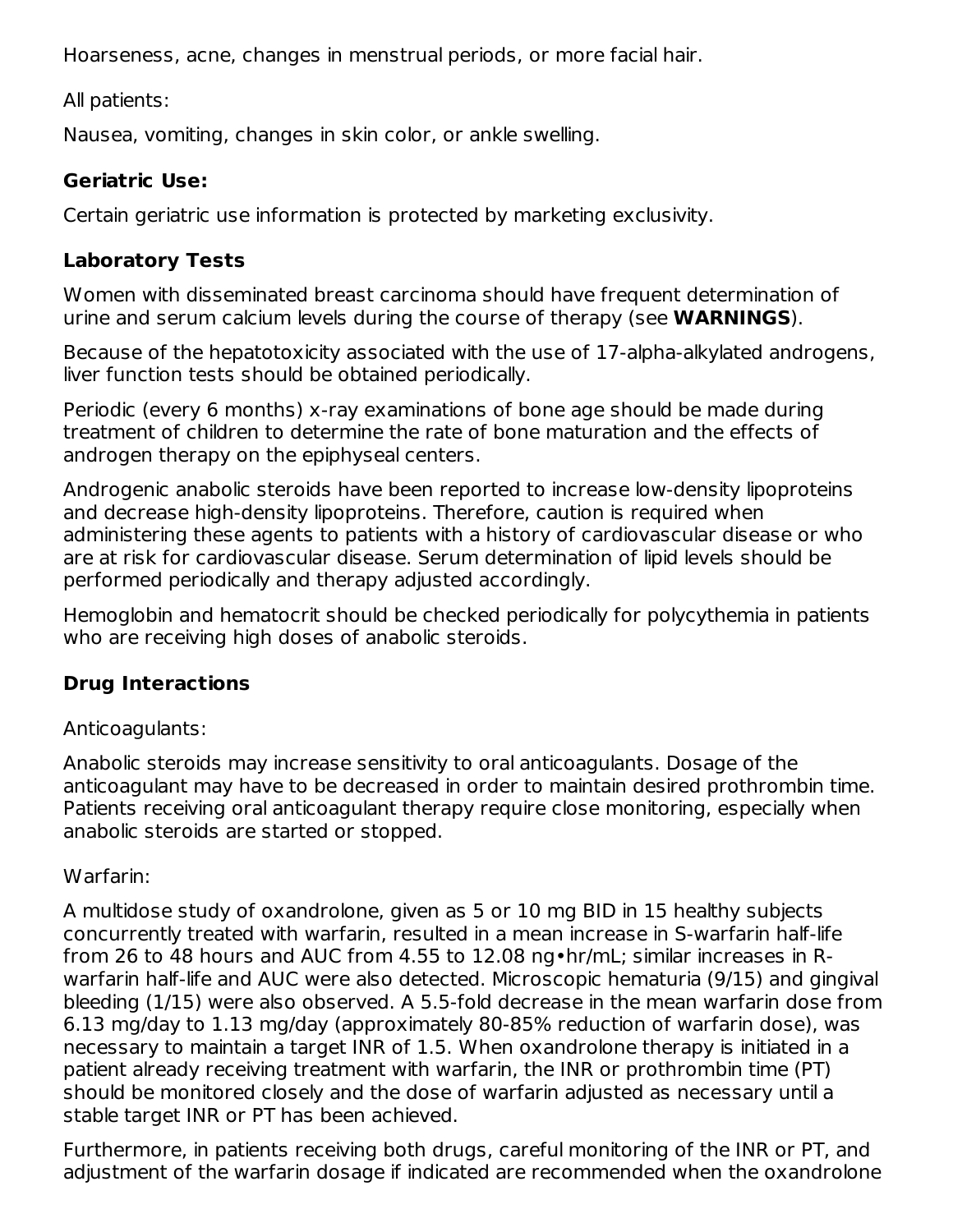dose is changed or discontinued. Patients should be closely monitored for signs and symptoms of occult bleeding.

Oral Hypoglycemic Agents:

Oxandrolone may inhibit the metabolism of oral hypoglycemic agents.

Adrenal Steroids or ACTH:

In patients with edema, concomitant administration with adrenal cortical steroids or ACTH may increase the edema.

## **Drug/Laboratory Test Interactions**

Anabolic steroids may decrease levels of thyroxine-binding globulin, resulting in decreased total T $_4$  serum levels and increased resin uptake of T $_3$  and T $_4$ . Free thyroid hormone levels remain unchanged. In addition, a decrease in PBI and radioactive iodine uptake may occur.

## **Carcinogenesis, Mutagenesis, Impairment of Fertility**

Animal Data:

Oxandrolone has not been tested in laboratory animals for carcinogenic or mutagenic effects. In 2-year chronic oral rat studies, a dose-related reduction of spermatogenesis and decreased organ weights (testes, prostate, seminal vesicles, ovaries, uterus, adrenals, and pituitary) were shown.

Human Data:

Liver cell tumors have been reported in patients receiving long-term therapy with androgenic anabolic steroids in high doses (see WARNINGS). Withdrawal of the drugs did not lead to regression of the tumors in all cases.

Geriatric patients treated with androgenic anabolic steroids may be at an increased risk for the development of prostatic hypertrophy and prostatic carcinoma.

## **Pregnancy**

Teratogenic effects-Pregnancy Category X (see **CONTRAINDICATIONS**).

## **Nursing Mothers**

It is not known whether anabolic steroids are excreted in human milk. Because of the potential of serious adverse reactions in nursing infants from oxandrolone, a decision should be made whether to discontinue nursing or to discontinue the drug, taking into account the importance of the drug to the mother.

## **Pediatric Use**

Anabolic agents may accelerate epiphyseal maturation more rapidly than linear growth in children and the effect may continue for 6 months after the drug has been stopped. Therefore, therapy should be monitored by x-ray studies at 6-month intervals in order to avoid the risk of compromising adult height. Androgenic anabolic steroid therapy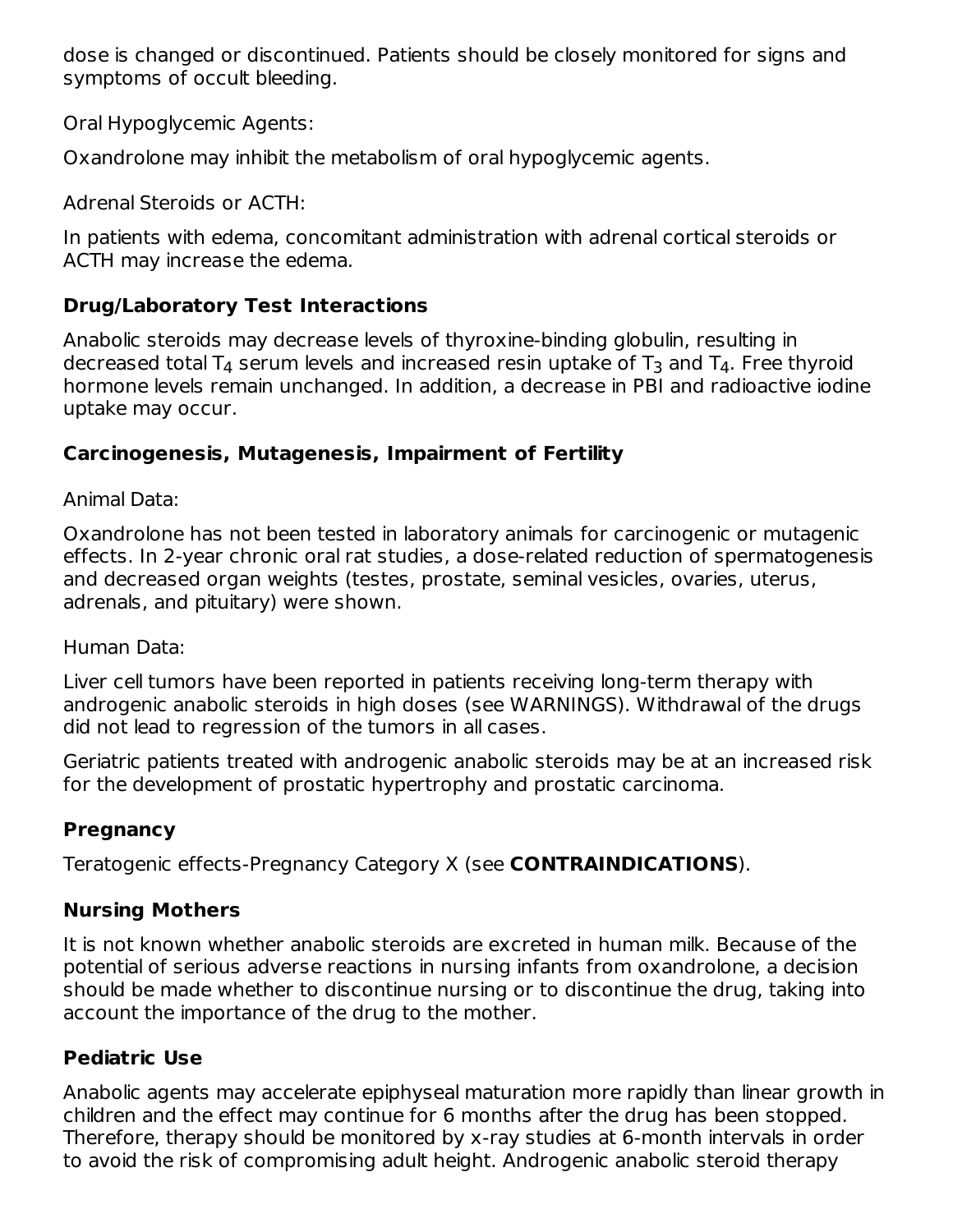should be used very cautiously in children and only by specialists who are aware of the effects on bone maturation (see **WARNINGS**).

#### **ADVERSE REACTIONS**

Patients with moderate to severe COPD or COPD patients who are unresponsive to bronchodilators should be monitored closely for COPD exacerbation and fluid retention.

The following adverse reactions have been associated with use of anabolic steroids:

### **Hepatic**

Cholestatic jaundice with, rarely, hepatic necrosis and death. Hepatocellular neoplasms and peliosis hepatis with long-term therapy (see **WARNINGS**). Reversible changes in liver function tests also occur including increased bromsulfophthalein (BSP) retention, changes in alkaline phosphatase and increases in serum bilirubin, aspartate aminotransferase (AST, SGOT) and alanine aminotransferase (ALT, SGPT).

### **In Males**

Prepubertal:

Phallic enlargement and increased frequency or persistence of erections.

Postpubertal:

Inhibition of testicular function, testicular atrophy and oligospermia, impotence, chronic priapism, epididymitis, and bladder irritability.

#### **In Females**

Clitoral enlargement, menstrual irregularities.

# **CNS**

Habituation, excitation, insomnia, depression, and changes in libido.

#### **Hematologic**

Bleeding in patients on concomitant anticoagulant therapy.

## **Breast**

Gynecomastia.

## **Larynx**

Deepening of the voice in females.

## **Hair**

Hirsutism and male pattern baldness in females.

#### **Skin**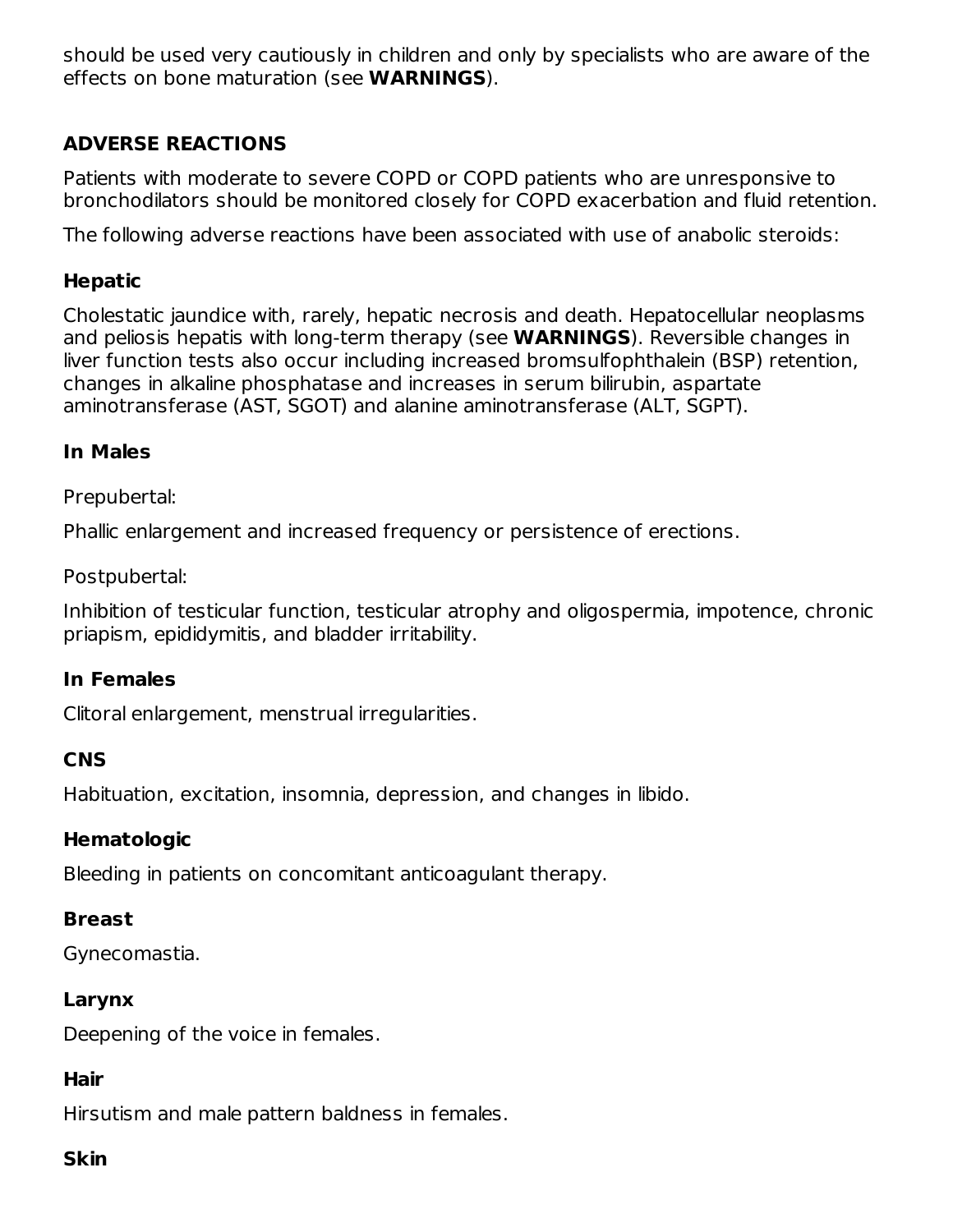Acne (especially in females and prepubertal males).

#### **Skeletal**

Premature closure of epiphyses in children (see **PRECAUTIONS, Pediatric Use**).

#### **Fluid and Electrolytes**

Edema, retention of serum electrolytes (sodium chloride, potassium, phosphate, calcium).

#### **Metabolic/Endocrine**

Decreased glucose tolerance (see **PRECAUTIONS, Laboratory Tests**), increased creatinine excretion, increased serum levels of creatinine phosphokinase (CPK). Masculinization of the fetus. Inhibition of gonadotropin secretion.

### **OVERDOSAGE**

No symptoms or signs associated with overdosage have been reported. It is possible that sodium and water retention may occur.

The oral  $\mathsf{LD}_{50}$  of oxandrolone in mice and dogs is greater than 5,000 mg/kg. No specific antidote is known, but gastric lavage may be used.

### **DOSAGE AND ADMINISTRATION**

Therapy with anabolic steroids is adjunctive to and not a replacement for conventional therapy. The duration of therapy with oxandrolone will depend on the response of the patient and the possible appearance of adverse reactions. Therapy should be intermittent.

#### **Adults**

The response of individuals to anabolic steroids varies. The daily adult dosage is 2.5 mg to 20 mg given in 2 to 4 divided doses. The desired response may be achieved with as little as 2.5 mg or as much as 20 mg daily. A course of therapy of 2 to 4 weeks is usually adequate. This may be repeated intermittently as indicated.

#### **Children**

For children the total daily dosage of oxandrolone is <0.1 mg per kilogram body weight or  $\leq$  0.045 mg per pound of body weight. This may be repeated intermittently as indicated.

#### **HOW SUPPLIED**

Oxandrolone Tablets, USP are supplied as follows:

2.5 mg tablets: white, round, biconvex tablets, debossed with "K" and scored on one side and "200" on the other side.

Bottles of 100 (NDC 49884-301-01)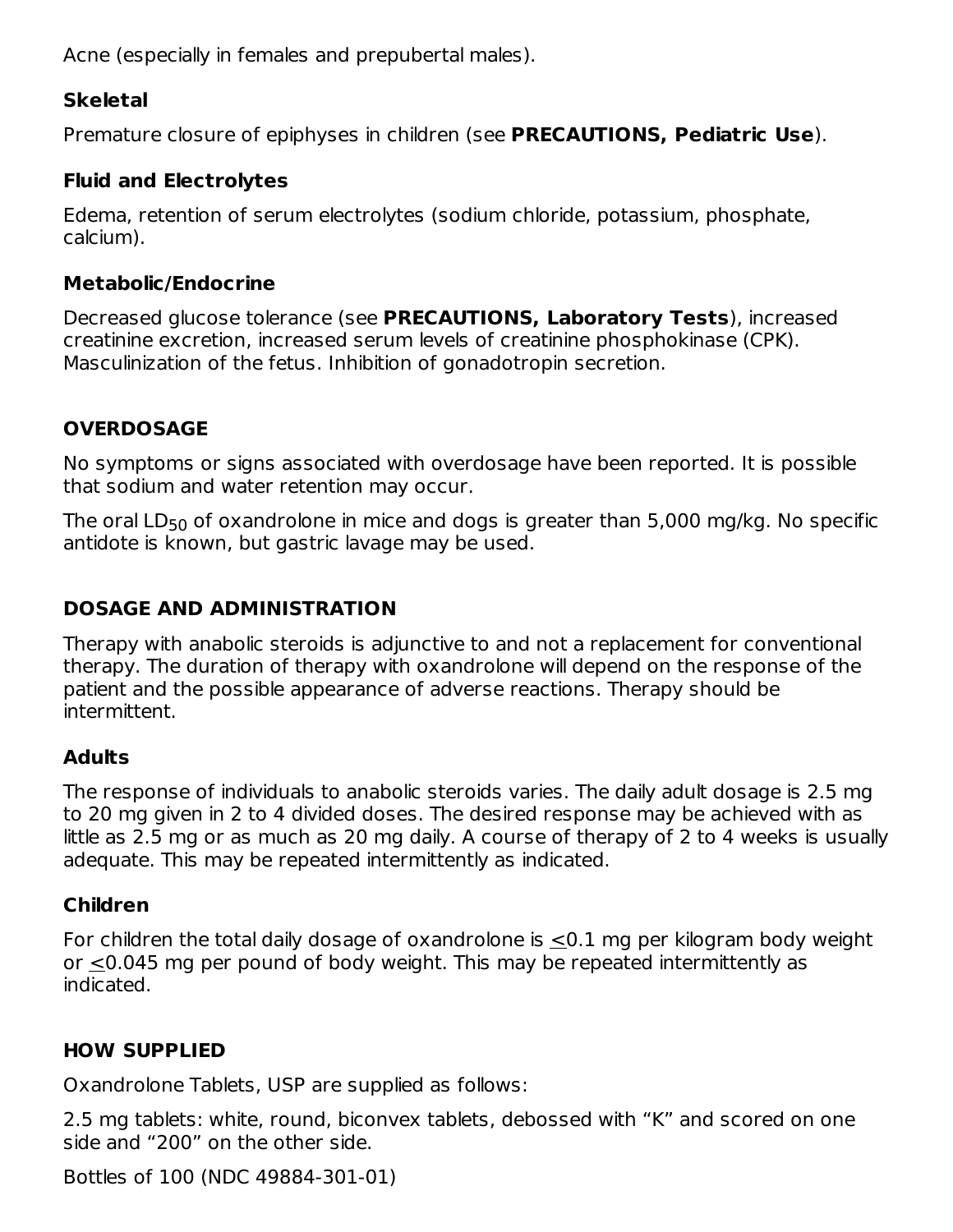10 mg tablets: white, capsule shaped, biconvex tablets, debossed with "201" on one side and debossed with "K" on the other side.

Bottles of 60 (NDC 49884-302-02)

Store at 20° to 25°C (68° to 77°F) [see USP Controlled Room Temperature].

Manufactured by:

#### **Par Pharmaceutical**

Chestnut Ridge, NY 10977

Revised: 04/20

OS301-01-1-06

#### **DISPLAY PANEL, 2.5 MG 100 TABLETS**



#### **DISPLAY PANEL 10 MG 60 TABLETS**



Each tablet contains: 10 mg Oxandrolone, USP.

**USUAL DOSAGE:** Read Accompanying Literature.

**KEEP THIS AND ALL DRUGS** OUT OF REACH OF CHILDREN.

Pharmacist: Dispense in a tight, light-resistant, child-resistant container.

Store at 20° to 25°C (68° to 77°F) [see USP Controlled Room Temperature].



**OXANDROLONE** oxandrolone tablet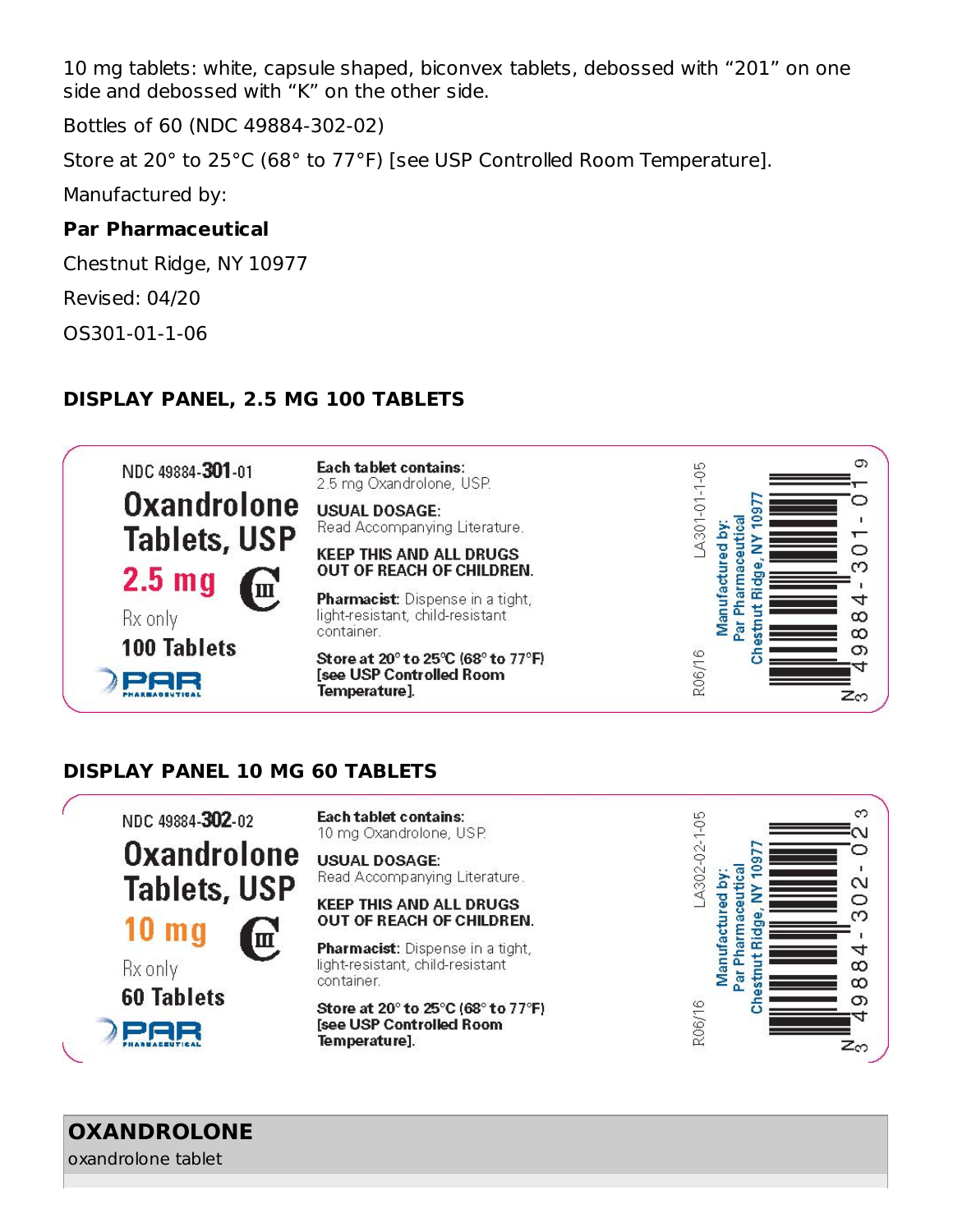| <b>Product Information</b>             |                                       |            |                                                                       |                                                                 |                                                |                           |                                      |                      |  |
|----------------------------------------|---------------------------------------|------------|-----------------------------------------------------------------------|-----------------------------------------------------------------|------------------------------------------------|---------------------------|--------------------------------------|----------------------|--|
| <b>Product Type</b>                    |                                       |            | HUMAN PRESCRIPTION DRUG                                               |                                                                 |                                                | <b>Item Code (Source)</b> |                                      | NDC:49884-301        |  |
| <b>Route of Administration</b>         |                                       |            | ORAL                                                                  | <b>DEA Schedule</b>                                             |                                                |                           |                                      | CIII                 |  |
|                                        |                                       |            |                                                                       |                                                                 |                                                |                           |                                      |                      |  |
|                                        |                                       |            |                                                                       |                                                                 |                                                |                           |                                      |                      |  |
| <b>Active Ingredient/Active Moiety</b> |                                       |            |                                                                       |                                                                 |                                                |                           |                                      |                      |  |
|                                        |                                       |            | <b>Ingredient Name</b>                                                |                                                                 | <b>Basis of Strength</b><br><b>OXANDROLONE</b> |                           | <b>Strength</b><br>2.5 <sub>mg</sub> |                      |  |
|                                        |                                       |            |                                                                       | OXANDROLONE (UNII: 7H6TM3CT4L) (OXANDROLONE - UNII: 7H6TM3CT4L) |                                                |                           |                                      |                      |  |
|                                        |                                       |            |                                                                       |                                                                 |                                                |                           |                                      |                      |  |
|                                        | <b>Inactive Ingredients</b>           |            |                                                                       |                                                                 |                                                |                           |                                      |                      |  |
|                                        |                                       |            | <b>Ingredient Name</b>                                                |                                                                 |                                                |                           | <b>Strength</b>                      |                      |  |
| LACTOSE MONOHYDRATE (UNII: EWQ57Q8I5X) |                                       |            |                                                                       |                                                                 |                                                |                           |                                      |                      |  |
|                                        | STARCH, CORN (UNII: 08232NY3SJ)       |            |                                                                       |                                                                 |                                                |                           |                                      |                      |  |
|                                        | MAGNESIUM STEARATE (UNII: 70097M6I30) |            |                                                                       |                                                                 |                                                |                           |                                      |                      |  |
|                                        |                                       |            |                                                                       |                                                                 |                                                |                           |                                      |                      |  |
| <b>Product Characteristics</b>         |                                       |            |                                                                       |                                                                 |                                                |                           |                                      |                      |  |
| Color                                  |                                       |            | white<br><b>Score</b>                                                 |                                                                 |                                                |                           | 2 pieces                             |                      |  |
| <b>Shape</b>                           |                                       |            | <b>ROUND</b>                                                          | <b>Size</b>                                                     |                                                |                           | 7 <sub>mm</sub>                      |                      |  |
| <b>Flavor</b>                          |                                       |            |                                                                       | <b>Imprint Code</b>                                             |                                                |                           | K200                                 |                      |  |
| <b>Contains</b>                        |                                       |            |                                                                       |                                                                 |                                                |                           |                                      |                      |  |
|                                        |                                       |            |                                                                       |                                                                 |                                                |                           |                                      |                      |  |
|                                        |                                       |            |                                                                       |                                                                 |                                                |                           |                                      |                      |  |
| <b>Packaging</b>                       |                                       |            |                                                                       |                                                                 |                                                |                           |                                      |                      |  |
| #                                      | <b>Item Code</b>                      |            | <b>Package Description</b>                                            |                                                                 | <b>Marketing Start</b><br><b>Date</b>          |                           | <b>Marketing End</b><br><b>Date</b>  |                      |  |
| $\mathbf{1}$                           | NDC:49884-<br>301-01                  |            | 100 in 1 BOTTLE, PLASTIC; Type 0: Not a<br><b>Combination Product</b> |                                                                 |                                                | 08/20/2007                |                                      |                      |  |
|                                        |                                       |            |                                                                       |                                                                 |                                                |                           |                                      |                      |  |
|                                        |                                       |            |                                                                       |                                                                 |                                                |                           |                                      |                      |  |
| <b>Marketing Information</b>           |                                       |            |                                                                       |                                                                 |                                                |                           |                                      |                      |  |
| <b>Marketing</b>                       |                                       |            | <b>Application Number or Monograph</b>                                |                                                                 |                                                | <b>Marketing Start</b>    |                                      | <b>Marketing End</b> |  |
| Category                               |                                       |            | <b>Citation</b>                                                       |                                                                 | <b>Date</b>                                    |                           | <b>Date</b>                          |                      |  |
| <b>ANDA</b>                            |                                       | ANDA077827 |                                                                       |                                                                 | 08/20/2007                                     |                           |                                      |                      |  |
|                                        |                                       |            |                                                                       |                                                                 |                                                |                           |                                      |                      |  |
|                                        |                                       |            |                                                                       |                                                                 |                                                |                           |                                      |                      |  |
| <b>OXANDROLONE</b>                     |                                       |            |                                                                       |                                                                 |                                                |                           |                                      |                      |  |

oxandrolone tablet

| <b>Product Information</b>     |                         |                           |               |  |  |  |  |
|--------------------------------|-------------------------|---------------------------|---------------|--|--|--|--|
| <b>Product Type</b>            | HUMAN PRESCRIPTION DRUG | <b>Item Code (Source)</b> | NDC:49884-302 |  |  |  |  |
| <b>Route of Administration</b> | ORAL                    | <b>DEA Schedule</b>       | CIII          |  |  |  |  |
|                                |                         |                           |               |  |  |  |  |

**Active Ingredient/Active Moiety**